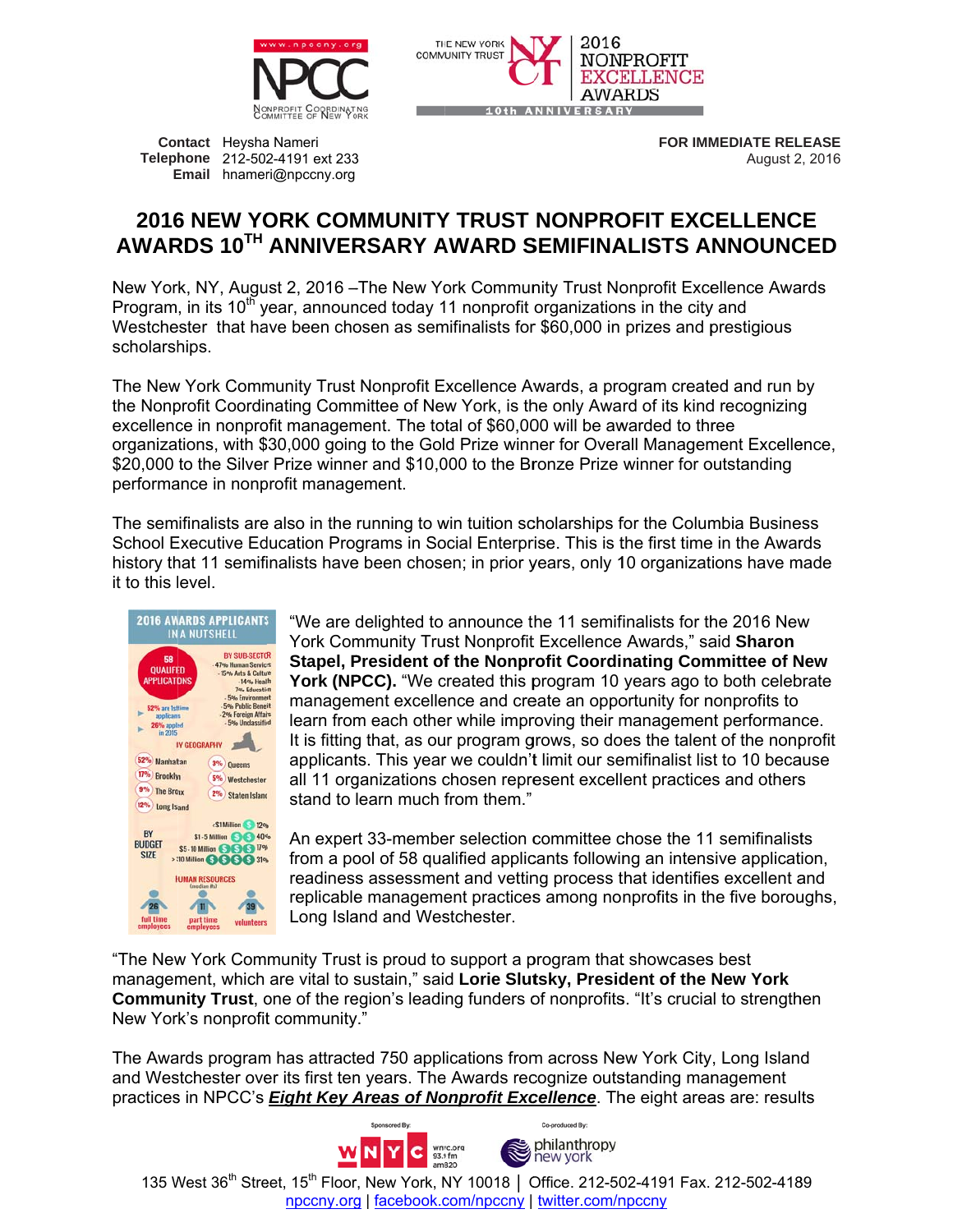and impact, governance, financial management, diversity and inclusion, human resources, information technology, communications, and fundraising.

## **The semifinalists are:**

- **Jericho Project:** Jericho Project's mission is to end homelessness at its roots by creating a community that inspires individual change, fosters sustainable independence, and motivates people to reach their greatest potential.
- **Jewish Board of Family and Children's Services:** The Jewish Board of Family and Children's Services strengthens families and communities throughout New York City by helping individuals of all background realize their potential and live as independently as possible.
- **Mental Health Association of Westchester:** Mental Health Association of Westchester promotes mental health through advocacy, community education and direct services.
- **Neighbors Link:** Neighbors Link strengthens the whole community through healthy integration of immigrants.
- **New York Peace Institute:** New York Peace Institute empowers people to find creative and durable solutions to their disputes by teaching vital conflict resolution skills to communities and organization and training and certifying professional mediators.
- **NYC Outward Bound Schools:** NYC Outward Bound Schools effects positive and lasting change in the lives of New York City's young people and in their public schools using the principles and practices of Outward Bound.
- **Part of the Solution (POTS):** Part of the Solution's strives to be a loving community in the Bronx that nourishes the basic needs and hungers of all who come to its door.
- **Per Scholas:** Per Scholas opens doors to technology careers for individuals from often overlooked communities.
- **Restore NYC:** Restore NYC works to end sex trafficking in New York and restore the well-being and independence of foreign national survivors.
- **The Children's Aid Society:** The Children's Aid Society aims to help children living in poverty succeed and thrive by providing comprehensive supports to children and their families in targeted high-needs New York City neighborhoods.
- **The HOPE Program:** The HOPE Program empowers New Yorkers to overcome poverty through skills training, jobs and career advancement.

"This year's semifinalists are an impressive group," said **Ronna Brown, President of Philanthropy New York**, the regional association of grantmakers. "This Awards program helps us identify nonprofits engaging in exemplary and essential management practices and share their model with both the nonprofit and grantmaking communities."

The 11 semifinalists will compete for six finalist spots, which will be announced on October 11, 2016. The three winning organizations will be announced and honored at the Awards presentation in November 2016.

NPCC created the Nonprofit Excellence Awards in 2007 and produces the program in collaboration with **The New York Community Trust** and **Philanthropy New York**. **WNYC** sponsors the program, which is also supported by **The Clark Foundation**, **Ford Foundation**, **RSM US LLP**, and **Columbia Business School Executive Education Programs in Social Enterprise**.

Learn more about the **Nonprofit Excellence Awards**, NPCC's guiding *Eight Key Areas of Nonprofit Excellence*, **past winners**, and **selection process**.